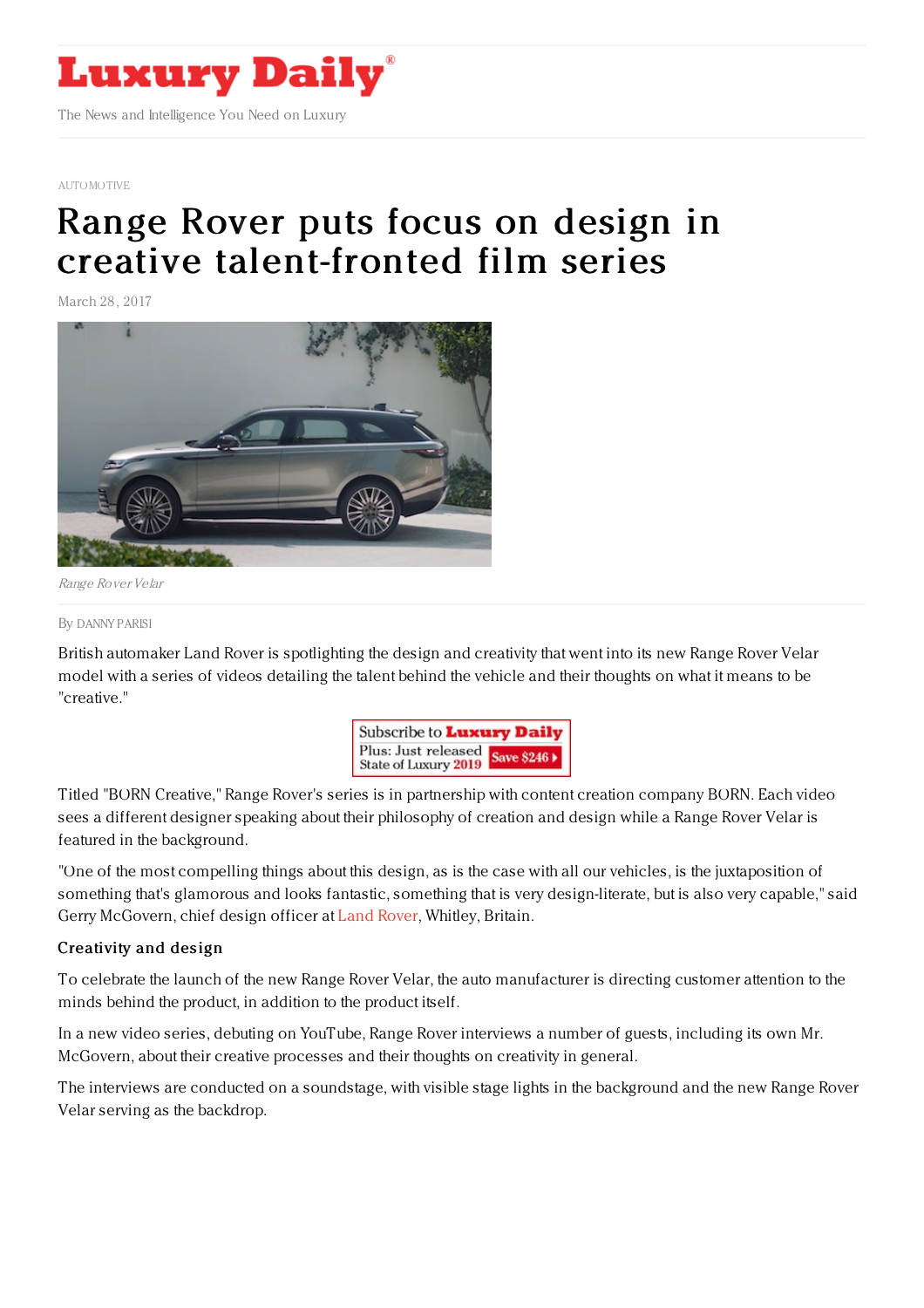

President of the LMVH Watch Division, Jean-Claude Biver

Over light music, these guests expound on how they think about creativity, especially how the new car exemplifies that thinking.

Range Rover, as a luxury auto brand, does not need to focus purely on performance or price, since that is not the focus for many of its customers.

Instead, Range Rover is taking this opportunity to talk about the Velar model as though it were a work of art in addition to a vehicle, something with a lot of care, thought and craft poured into making it.

In this way, Range Rover is heightening its brand image through the association of its cars with craftsmanship and high-quality production value.

## Crafting a car

Throughout the video series, the designers talk about how vital bringing fresh, creative ideas to the design process is while mixing them with Range Rover traditions.

This extends to the marketing decisions as well, as the brand sticks to the tried-and-true technique of a promotional video series but with the modern twist of being accessible through social media.

The brand has been playing up the connection between its vehicles and art recently when it unveiled the Range Rover Velar at the London Design Museum.



Range Rover chief design officer Gerry McGovern

The new Range Rover Velar is the first vehicle to be unveiled at the Design Museum in London, which reopened in November 2016 after moving from its original location (see [story](https://www.luxurydaily.com/range-rover-pushes-forward-in-marketing-and-technology/)).

Range Rover's tone for this series is also a bit different than the brand's earlier video series, such as its Arctic Journey collection, which showcased adventurous driving in an icy landscape (see [story](https://www.luxurydaily.com/land-rover-ices-competition-with-range-rover-video-series/)).

With BORN Creative, Range Rover is taking a different tone, showcasing its cars as well as the amount of care and work that goes into designing and creating those vehicles.

"Einstein said, 'Creativity is more powerful thank knowledge," because knowledge is the sum of what has already been declared, while creativity is making the future," said Jean-Claude Biver, president of the LMVH Watch [Division](https://www.lvmh.com/),